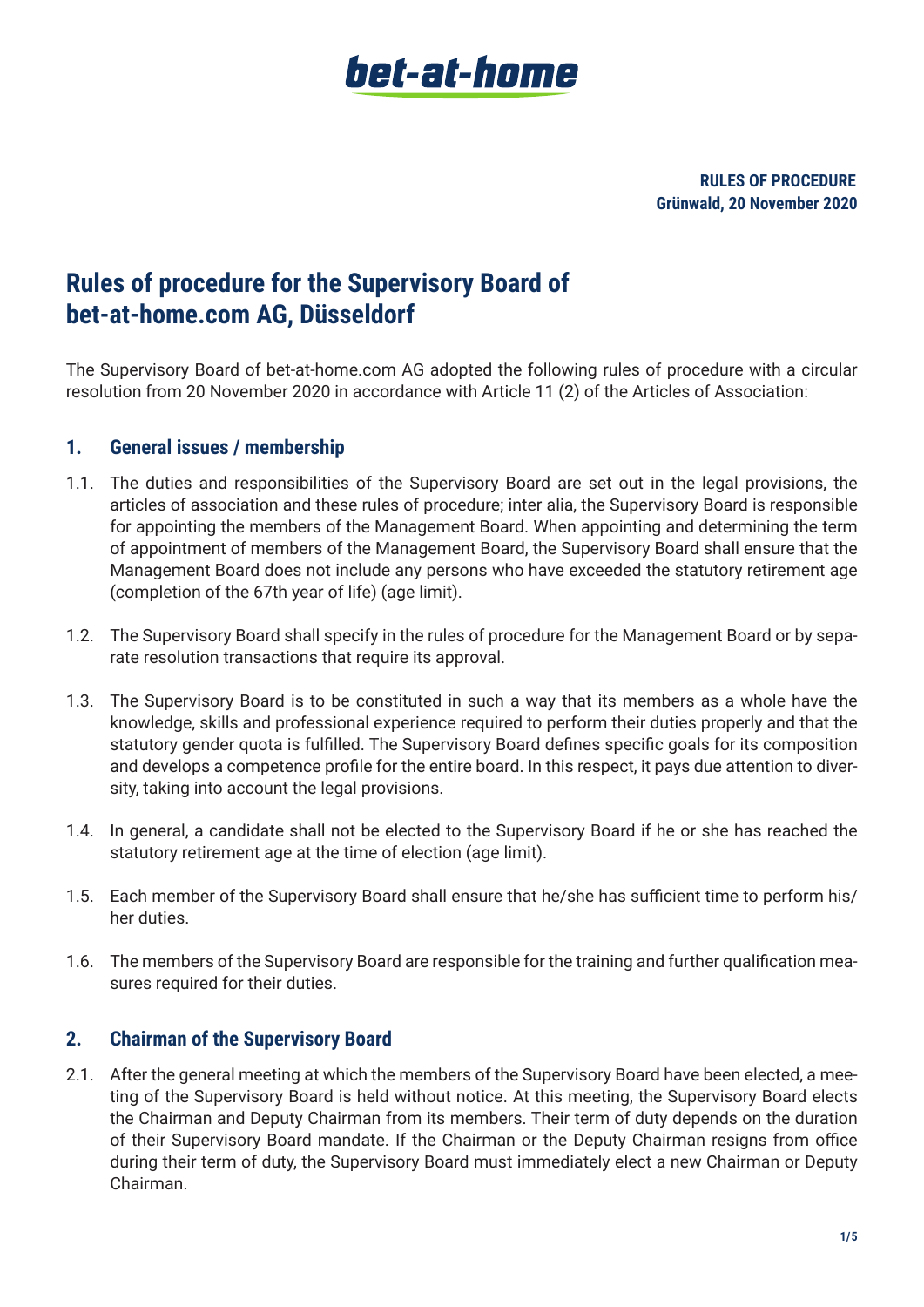# bet-at-home

#### **RULES OF PROCEDURE Grünwald, 20 November 2020**

- 2.2. The Chairman organizes the activities of the Supervisory Board and represents the Supervisory Board externally. In particular, the Chairman of the Supervisory Board shall prepare the Supervisory Board meetings, ensure that they are properly convoked, forward information to the other members of the Supervisory Board, chair the meetings and, in the case of resolutions adopted by circulation, ensure that they are properly conducted. In fulfilling these duties, the Chairman of the Supervisory Board may also make use of staff members who have a specific duty of confidentiality or of the cooperation of the Management Board or employees of the Company. In particular, he may appoint a secretary to record the minutes.
- 2.3. The Chairman of the Supervisory Board is authorised to make statements on behalf of the Supervisory Board. The Chairman also conducts the correspondence in matters concerning the Supervisory Board.
- 2.4. Within an appropriate scope the Chairman of the Supervisory Board can hold meetings with investors regarding topics relating to the Supervisory Board. The other members must be informed in advance and subsequently about the details of such meetings.
- 2.5. Between meetings, the Chairman of the Supervisory Board maintains regular contact with the Management Board and discusses with it issues relating to the strategy, business development, risk situation, risk management and compliance of the Company.
- 2.6. If the Chairman is unable to perform his duties, the Deputy Chairman shall exercise his duties and rights, unless otherwise provided for in these Rules of Procedure.

### **3. Convocation of meetings**

- 3.1. The supervisory board shall be convoked by the Chairman in writing, by telephone, by fax or by other common forms of communication (e.g. by e-mail).
- 3.2. The notice period for convocation is at least eight days, not counting the day of convocation and the day of the meeting. In the case of written invitations, the date of posting shall be relevant for compliance with the deadline, in the case of invitations sent by fax or e-mail, the date of sending. This period may be shortened in urgent cases. There shall be at least three days between the date of the invitation and the date of the meeting, even in urgent cases.
- 3.3. The notice shall state the place and time of the meeting and the agenda. The notice of meeting shall be supplemented by other documents on the specific items on the agenda which are necessary for the information of the members. Separate delivery of such documents is permissible, but a two-day period must be observed at least between delivery and the Supervisory Board meeting (the day of delivery and the day of the meeting are not counted).
- 3.4. Compliance with the provisions regarding form and deadline for the convocation can be waived by unanimous resolution of the Supervisory Board.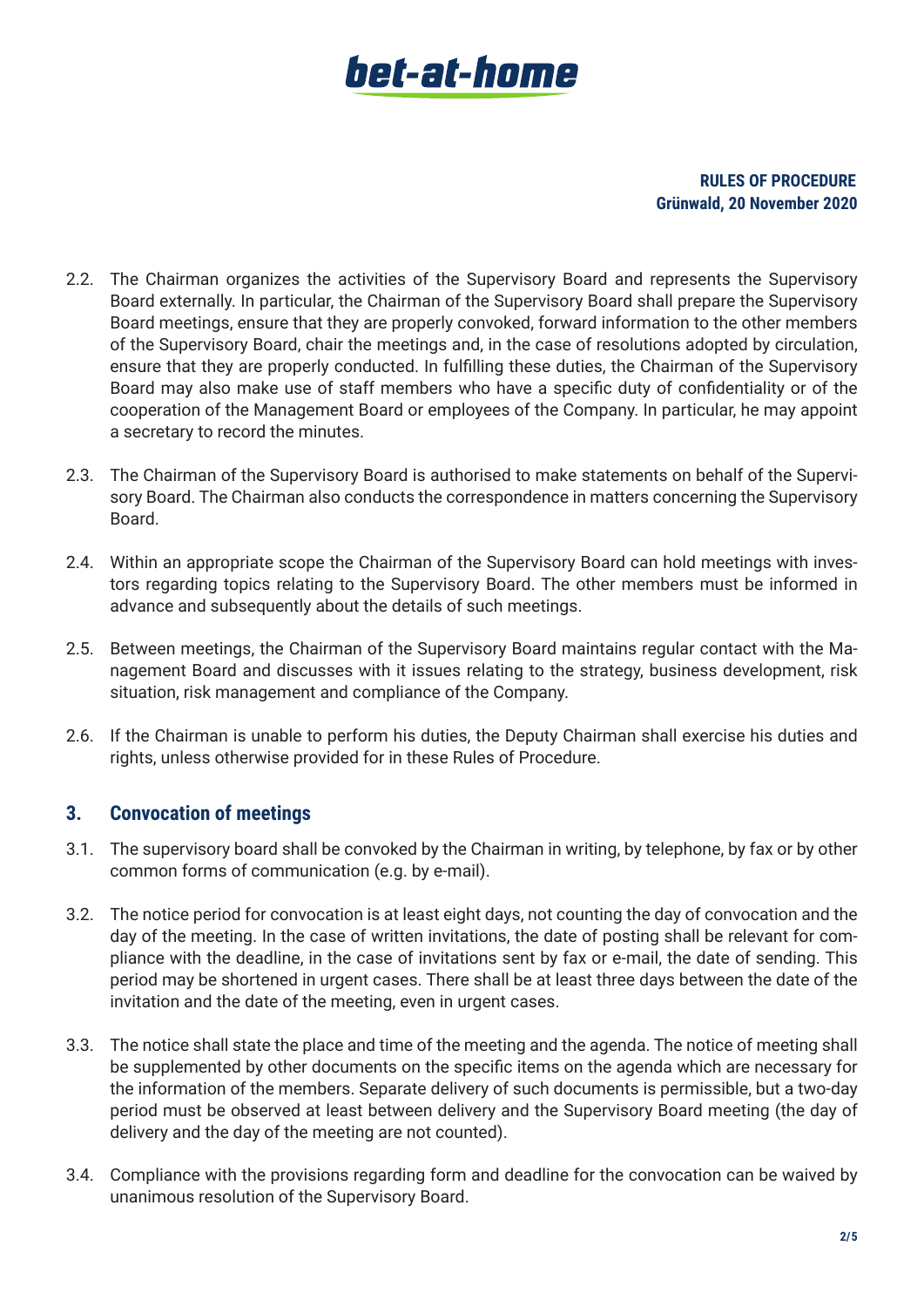

**RULES OF PROCEDURE Grünwald, 20 November 2020**

#### **4. Agenda and meeting / resolutions**

- 4.1. The agenda is drawn up by the Chairman of the Supervisory Board, taking into account the proposals of Supervisory Board members and the proposals of the Management Board. It must list all items to be debated and adopted at the meeting. A resolution may be passed on items not included in the agenda if no member of the Supervisory Board objects.
- 4.2. Resolutions of the Supervisory Board are generally passed in meetings, which should normally take place once per calendar quarter. In addition, resolutions may also be passed in writing by circulation, provided no member of the Supervisory Board objects (Article 11 (3) Sentence 2 of the Articles of Association).
- 4.3. Unless otherwise prescribed by law or the Articles of Association, resolutions are passed by a simple majority of the votes cast.
- 4.4. The members of the Management Board generally attend the meetings of the Supervisory Board, unless the Chairman of the Supervisory Board decides otherwise on a case by case basis. The Supervisory Board shall meet regularly without the Management Board as well.

### **5. Minutes of meeting**

- 5.1. Minutes shall be taken of each meeting, which shall include in particular the persons attending, the place, the agenda and the decisions adopted, and shall be signed by the Chairman of the meeting.
- 5.2. At the request of a member of the Supervisory Board, such member's opinion deviating from the resolution that was adopted, including the reasons, must be noted in the minutes.
- 5.3. Copies of the minutes shall be sent to each member of the Supervisory Board in writing, by fax or by e-mail within fourteen days after the meeting and shall be submitted for approval at the next meeting of the Supervisory Board. Objections or requests for amendments to the minutes may be submitted in writing to the Chairman within a period of another fourteen days after the minutes have been received.

### **6. Committees**

The Supervisory Board takes decisions as a full collegiate body, at least as long as it consists of three members; committees are not formed.

#### **7. Annual and consolidated financial statements**

7.1. The Supervisory Board, represented by the Chairman of the Supervisory Board, engages the auditor after the auditor has been elected by the annual general meeting.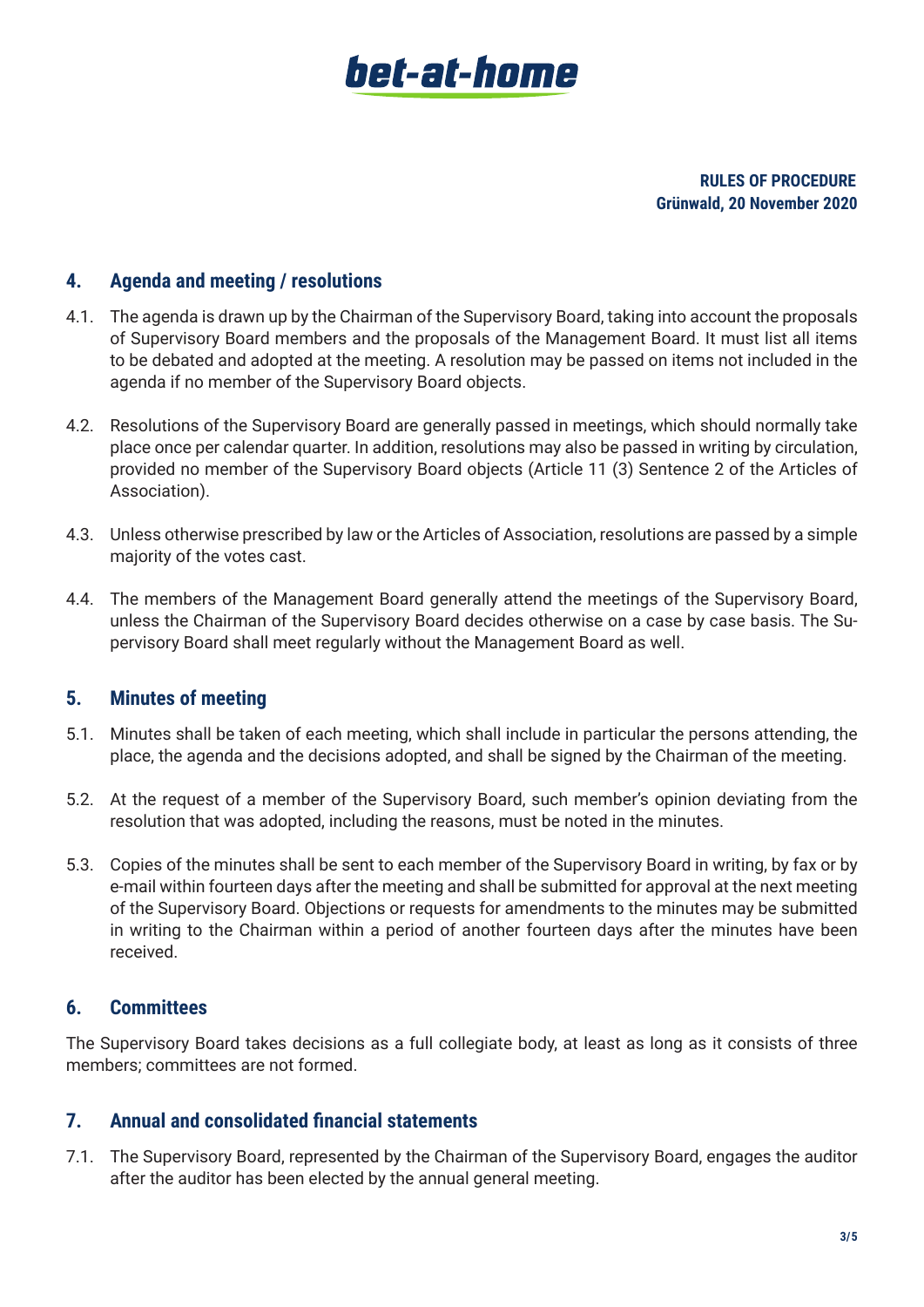# bet-at-home

#### **RULES OF PROCEDURE Grünwald, 20 November 2020**

- 7.2. The Supervisory Board must review the annual and consolidated financial statements, the combined management report or management reports for the company and the group, and the proposal for the distribution of the balance sheet profit. The auditor participates in the deliberations of the Supervisory Board regarding the relevant documents and reports on the key results of his audit. Each member of the Supervisory Board is entitled to have access to the auditing report and other reports of the auditors.
- 7.3. The Supervisory Board adopts the annual financial statements and approves the consolidated financial statements. It decides on the proposal of the Management Board for the distribution of the balance sheet profit and the report of the Supervisory Board to the annual general meeting.
- 7.4. The Supervisory Board regularly evaluates the quality of the auditing of the financial statements.

### **8. Rules on conflicts of interest**

- 8.1. Supervisory Board members should not hold a board position or perform advisory services for key competitors of the Company and should not have a personal relationship with a key competitor.
- 8.2. The members of the Supervisory Board are obliged to act in the interests of the Company. They may not pursue personal interests when making decisions or take advantage of business opportunities for themselves that are to be allocated to the Company.
- 8.3. If Supervisory Board members are subject to any conflicts of interest, they must disclose them immediately to the Chairman of the Supervisory Board. If the Chairman is involved in a conflict of interest, he must immediately disclose this to his Deputy Chairman. Any significant and not only temporary conflicts of interest in the person of a member of the Supervisory Board shall be resolved by termination of the mandate.

# **9. Confidentiality**

- 9.1. The members of the Supervisory Board are obliged to keep confidential all matters and secrets of the Company, unless this conflicts with a legal obligation. The confidentiality obligation continues to apply even after resignation from office as a member of the Supervisory Board.
- 9.2. The minutes and meeting documents in particular must be kept confidential. Upon termination of the mandate, all confidential documents shall be returned to the Company.
- 9.3. The members of the Supervisory Board shall ensure that any employees involved in supporting them comply with the confidentiality obligation in the same way.